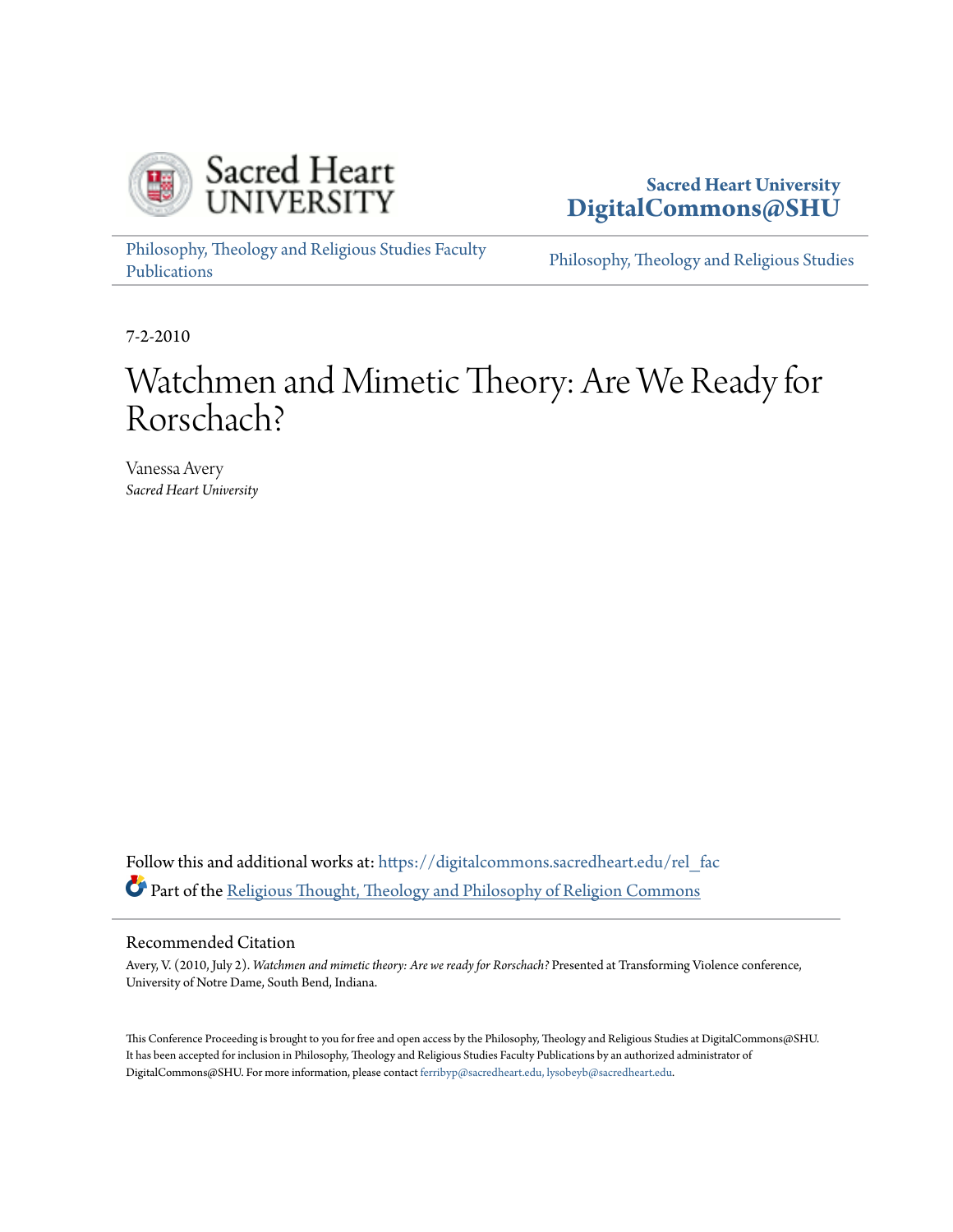## *Watchmen* and Mimetic Theory: Are We Ready for Rorschach?

Captive on a flight across the Atlantic, I viewed the movie *Watchmen*, which is an adaptation from the graphic novel by Alan Moore. *Watchmen*, in short, is the story of a band of "dark" superheroes who, despite good intentions, succumb to violence and fail in their yearnings for justice. To my delight and surprise, *Watchmen* is also an undeniable illustration of Girard's mimetic theory, and a philosophical exploration of possible responses to a culture trapped in a destructive mimetic cycle. In a climactic scene, Moore's character Rorschach speaks a stunningly fundamental Girardian truth: "God doesn't make the world this way. We do." Are we ready for this truth?

*Watchmen* is set in the context of the Cold War between the U.S.S.R. and the U.S., both of whom are stockpiling nuclear weapons as humanity anxiously fixates on the Doomsday Clock which rests at the world-threatening four minutes to midnight. Four symbolic minutes to extinction—this is the predicament mimetic rivalry has brought humanity into--- a cold war—a stalemate--a situation in which the push of a button will cause the death of life as we know it. This is the war of "all against all" and there can be no winner. The communists and capitalists are mimetic doubles, sibling rivals vying for power. They are Cain and Abel, Jacob and Esau, Isaac and Ishmael, on a global scale. "The End is Nigh," claims Rorschach in the film. Because of this mimetic rivalry for world domination, humankind is about to bring on its own apocalypse.

In this context, Moore has created a band of superheroes who claim to be "society's only protection from itself." Moore's brilliant characterization, however, is satirical, and his "superheroes," far from saving the day, manage only to propagate humanity's tragic participation in the destructive cycle of mimetic rivalry and scapegoating. The Watchmen ultimately represent non-working solutions to the problem of mimetic rivalry; they propose solutions that come out of this competitive framework without transcending it. Despite the Watchmen's inability to solve the global predicament without violence, however, the movie itself reveals the mimetic mechanism we are trapped in with clarity, and forces us to inquire, with urgency, whether we can even handle our violent truth. The burning questions that both Girard and *Watchmen* ask of us are: "Are we mature enough to handle the truth about ourselves?" and "If so, how will we respond?" I will grapple with these questions through an exploration of two of Moore's superheroes.

First is Adrian Veidt, known as "the smartest man in the world" and the authoritarian head of the Pyramid Corporation. He goes by the superhero alias Ozymandias. In an opening scene, Veidt is portrayed criticizing the infamous Lee Iaccoca, former CEO of General Motors Corporation, for unjust distribution of the world's resources. Veidt's belief is that if the world's resources were abundant and available equally, war would cease. Mimetic rivalry over resources is why war occurs for Veidt. As a result, Veidt sets out not to conquer evil human beings per se, but to conquer the things that *make* humans evil, i.e. oil, fossil fuels, and nuclear power. These, he states are "the drugs" of humans and the Lee Iaccocas of the world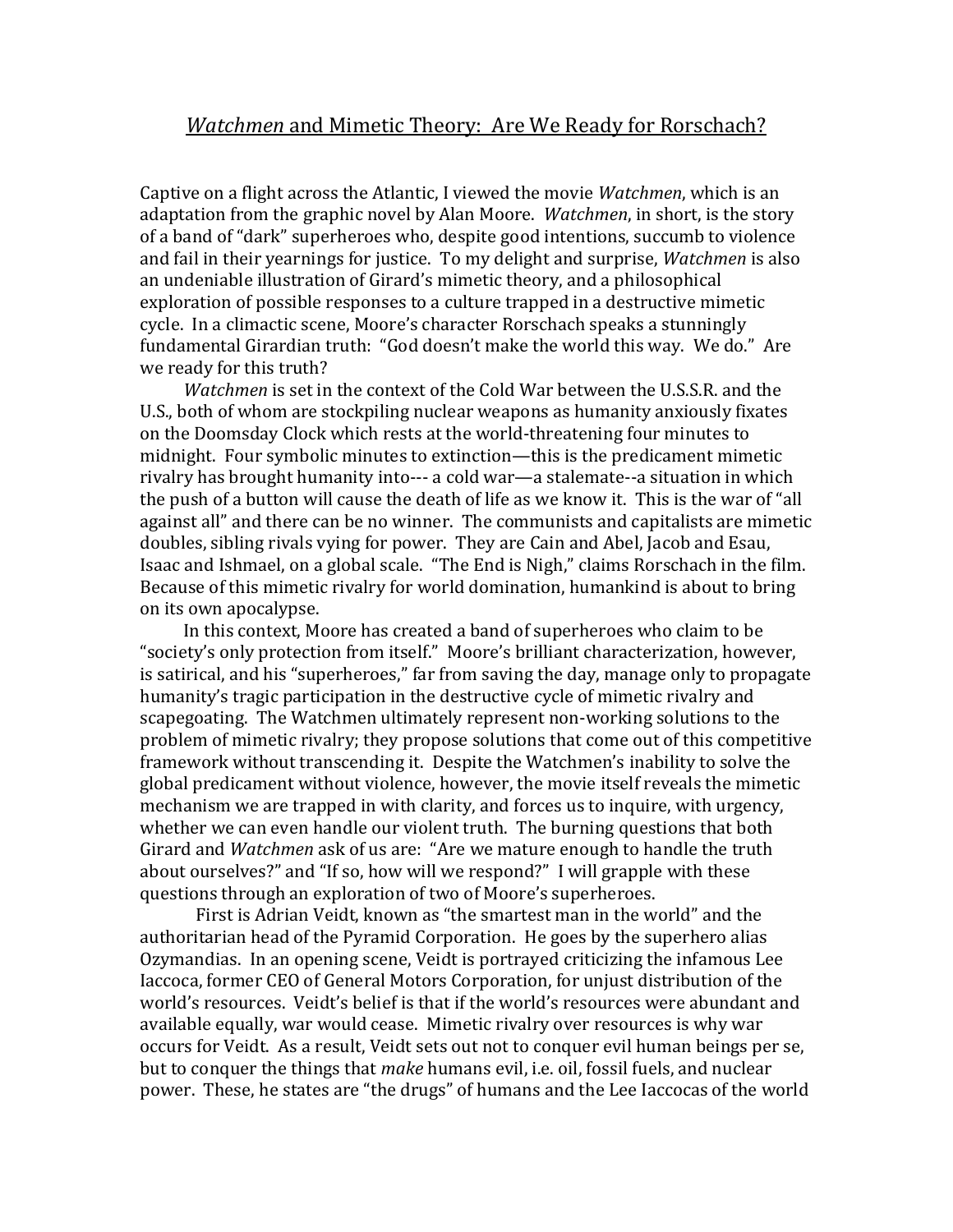are "the pushers." Veidt's vision is to eliminate rivalry over these resources and make energy free. Veidt's grand vision is a kind of New Jerusalem—an age in which there is no competition or violence as the human race will have its basic needs met; humanity will be free and transformed. Veidt declares: he intends to "usher in an age of illumination so dazzling that humanity will reject the darkness in its heart."

First, though, Veidt must end the Cold War. He begins his plan for the "age of illumination" by answering the problem of mimetic rivalry with the creation of a scapegoat, namely, Dr. Manhattan. (Dr. Manhattan is another of the Watchmen, and the most powerful, with God-like omniscience and omnipotence.) This move, Veidt believes, will unite the U.S.S.R. and the U.S. against a common enemy. And he is right. Veidt destroys New York City with powers imitative of Dr. Manhattan, selling the idea that Dr. Manhattan is to blame. Reconciliation happens between the U.S.S.R. and the U.S. as they unite against their new common foe. Veidt's creation of a scapegoat causes global peace following the mimetic blueprint Girard has brought to light, and Veidt's success illustrates how easily humanity is duped by this mechanism. Humanity mechanically moves from the "all against all" dynamic to the "all against one," buying into the blaming of an innocent victim, and restoring a fragile peace upon the tomb of both "Manhattans."

Veidt's reaction to a world that has hit rock bottom is to fix it through Girard's time-tested scapegoat mechanism. And it works like a charm. Further, the other Watchmen (with the exception of Rorschach) accept it even though they know it is a lie—perhaps for the simple reason that it worked and it will allow peace to be sustained, if only temporarily. But Veidt's scapegoating solution to the Cold War is not a matter of hyper-intelligence; it is mere manipulation of what is already available. It is reflective of a narrow vision that has emerged out of the formation of a culture founded upon violence.

We are presented with a different possibility through Rorschach. The son of a prostitute, reviled by society, Rorschach grows up to become a vicious proponent of justice; he doles out violent retribution on criminals without concern of a "fair" trial: "Dogs are put down," he says. Rorschach is perhaps more a thug with an eye-for-aneye ethic than a superhero. He wears a mask that imitates the black and white images a psychoanalyst would test sanity with—and operates out of this black and white morality. "Never compromise," he says, "not even in the face of Armegeddon." It is no surprise, then, that Rorschach cannot keep quiet about Veidt's conspiracy. Rorschach heads off to tell the world the truth: Dr. Manhattan did not create the nuclear blast, Adrian Veidt did, and he must be punished. Rorschach has barely left Veidt's premises, however, before he is confronted by none other than Dr. Manhattan. Dr. Manhattan knows he has been scapegoated and will have to leave the earth. Further, Dr. Manhattan he agrees with this solution to the world's current problem, although he, unlike Veidt, knows the solution is only temporary. Dr. Manhattan then kills Rorschach.

Why does Dr. Manhattan kill Rorschach? The essential element behind it seems to be concern over what would happen if the world found out about Veidt's actions -- in other words, if the world found out the truth. Telling the truth would reveal to humanity how easily Veidt managed to manipulate them into peace through the scapegoat mechanism. It would reveal Veidt as Girard's Apollonius– the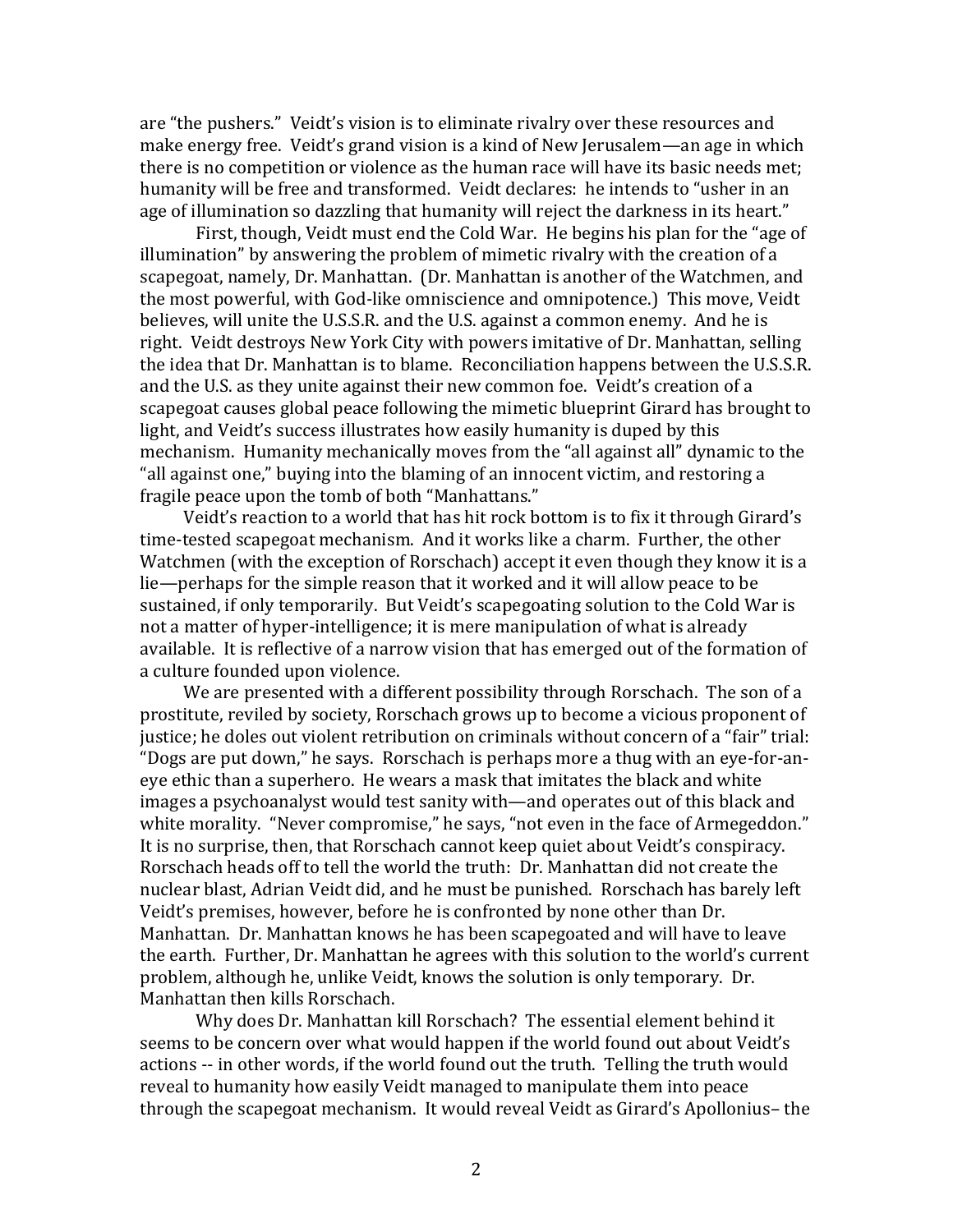one with keen insight into human mimetic mechanisms and the cunning to prey on a malleable humanity. Or, we might call Veidt the Satan—the "prince of this world" who has humanity operating on his puppet strings for a self-serving and selfglorifying purpose. (Veidt is, after all, really not interested in serving the world; his "superflaw" is utilitarianism, focusing on his grand vision and using humans as pawns to get there.) The truth would derail our own estimation of "the world's smartest man" and of what we might consider "smart" in the first place. It would also reveal to humanity the ugly mimetic drama that we have been acting out. How would we take this? Would the world even believe Rorschach? Rorschach doesn't give these questions any thought. Rorschach thinks only that the truth must be told—that we are trapped, living in a satanic cycle, duped by our own devices. Certainly Girard is in favor of exposing this same truth.

On one hand, then, we have Veidt, who keeps the truth about mimetic rivalry and scapegoating sealed behind a false myth and a false truth, leading to an unstable peace that will ensure the continuation of the mechanism. On the other hand, we have Rorschach, who himself is trapped in the mindset of retributive justice and revenge, but seeks to expose the lies and delusions upon which our system has been built. *Watchmen* leaves us with a world left duped. What, though, I wonder, might have happened had Rorschach lived? There are two possibilities.

First, perhaps the truth would serve to make the world a better place.

Perhaps knowing the truth would be a deeper or more authentic pleasure that would outweigh the world peace brought about by lies. Or maybe the world's nations, upon seeing that their problems drove Veidt to murder millions, would forge an even more secure and lasting peace than otherwise. (Mark White, ed. *Watchmen and Philosophy*. NJ: John Wiley & Sons, 2009, p. 98)

Rorschach is no Christ-figure, but he does represent revelation, and the destruction of the lie. But are we mature enough to handle our own vices, our own striving for domination, our own violence (no matter how subtle)? And are we mature enough to change? We seem to have had enough global catastrophes to awaken us to our own inadequacies, and yet history repeats itself. *Perhaps* knowing -- and really *getting* -- this truth would equate with a conscious move toward relating to each other, personally and globally in a different and more authentic way.

Or, second, perhaps the world would collapse into self-annihilation—it would return in anger to the "all against all," now understanding the scapegoat mechanism, but refusing to buy into it yet again. No mechanism is yet in our gut to replace it, though. We will therefore flop around like a fish out of water, unable to make sense of the world, unable to see a clear and effective path to action. The truth might indeed cause the world to lose its foundation and plunge us headlong into an apocalypse.

This second and apocalyptic possibility seems to be the perspective of Moore and the Watchmen, which is why Rorschach must die. Girard, too, sees the imminent self-annihilating capacity of humankind in the face of its mechanistic unraveling. The Watchmen really do want a better world—a world without violence; but their powers of alchemy—of turning mimetic steel into gold—are